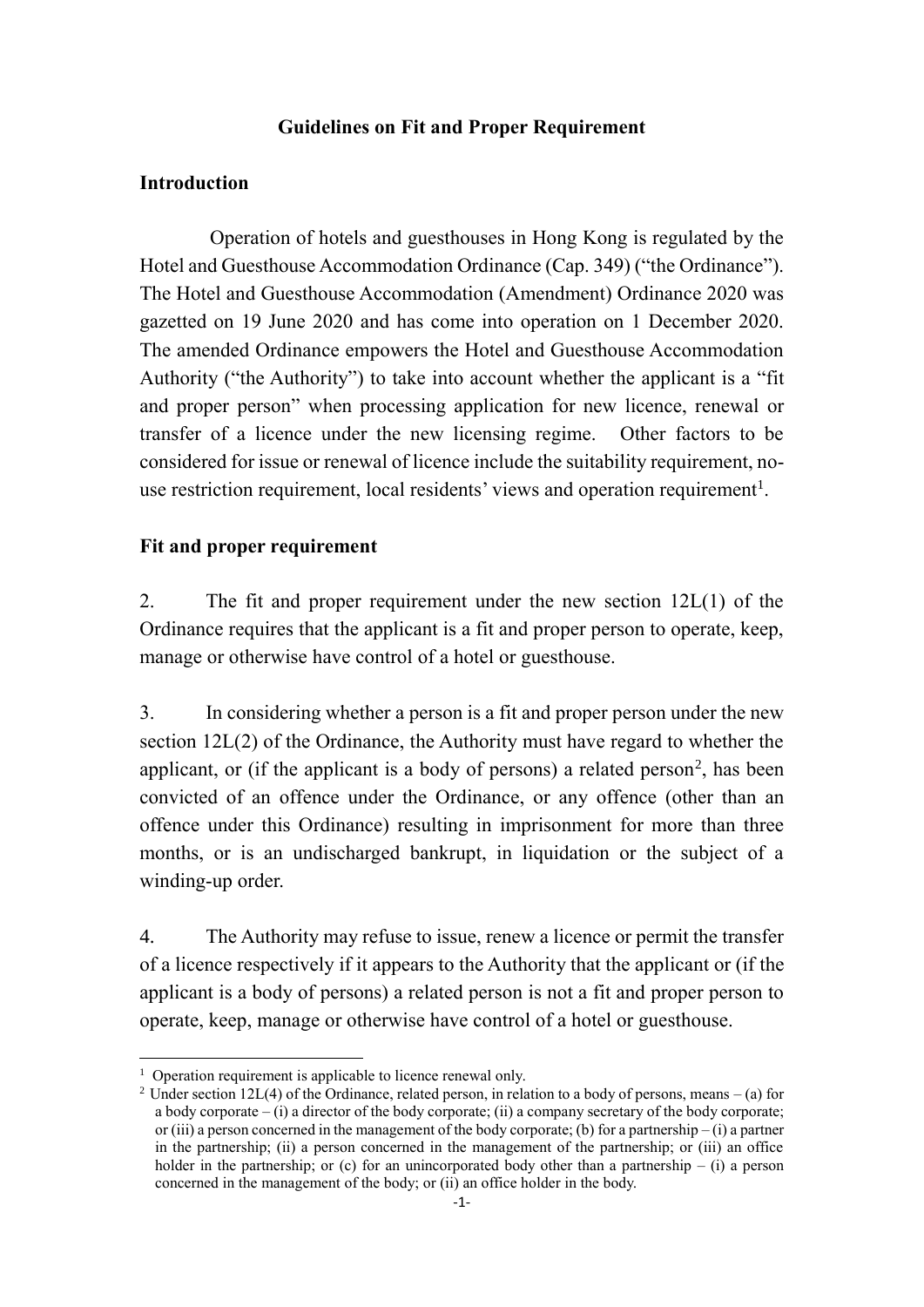# **Application for a licence**

5. In submitting an application for new issue, renewal or transfer of a hotel licence or a guesthouse licence, the applicant should declare on the application form the conviction records and financial status on whether he/she or any related person in case of a body of persons –

- (a) has been convicted of an offence under this Ordinance within 5 years preceding the date of application;
- (b) has been convicted of an offence, other than an offence under this Ordinance, in Hong Kong or elsewhere and, in respect of the conviction, sentenced to imprisonment for a term exceeding 3 months within 5 years preceding the date of application; or
- (c) is an undischarged bankrupt, is in liquidation or is the subject of a winding-up order.

6. The applicant or (if the applicant is a body of persons) a related person should also complete an authorisation form and provide the photocopy of his/her identity document for the purpose of checking the conviction records with the Hong Kong Police Force. The applicant should note that he/she may have to provide fingerprint impressions to the Hong Kong Police Force to facilitate the checking process.

7. The applicant or (if the applicant is a body of persons) a related person should also complete a consent form and provide the photocopy of his/her identity document to allow the Authority to check with the Official Receiver on the bankrupt/liquidation/winding-up order record of the applicant or any related person in case of a body of persons.

8. Depending on the circumstances, an application may be rejected without processing further under the following circumstances –

> (a) the applicant or any related person in case of a body of persons fails to provide the relevant declaration of the conviction records and financial status on the application form or refuses to submit the completed authorisation form(s) before issuance of licence;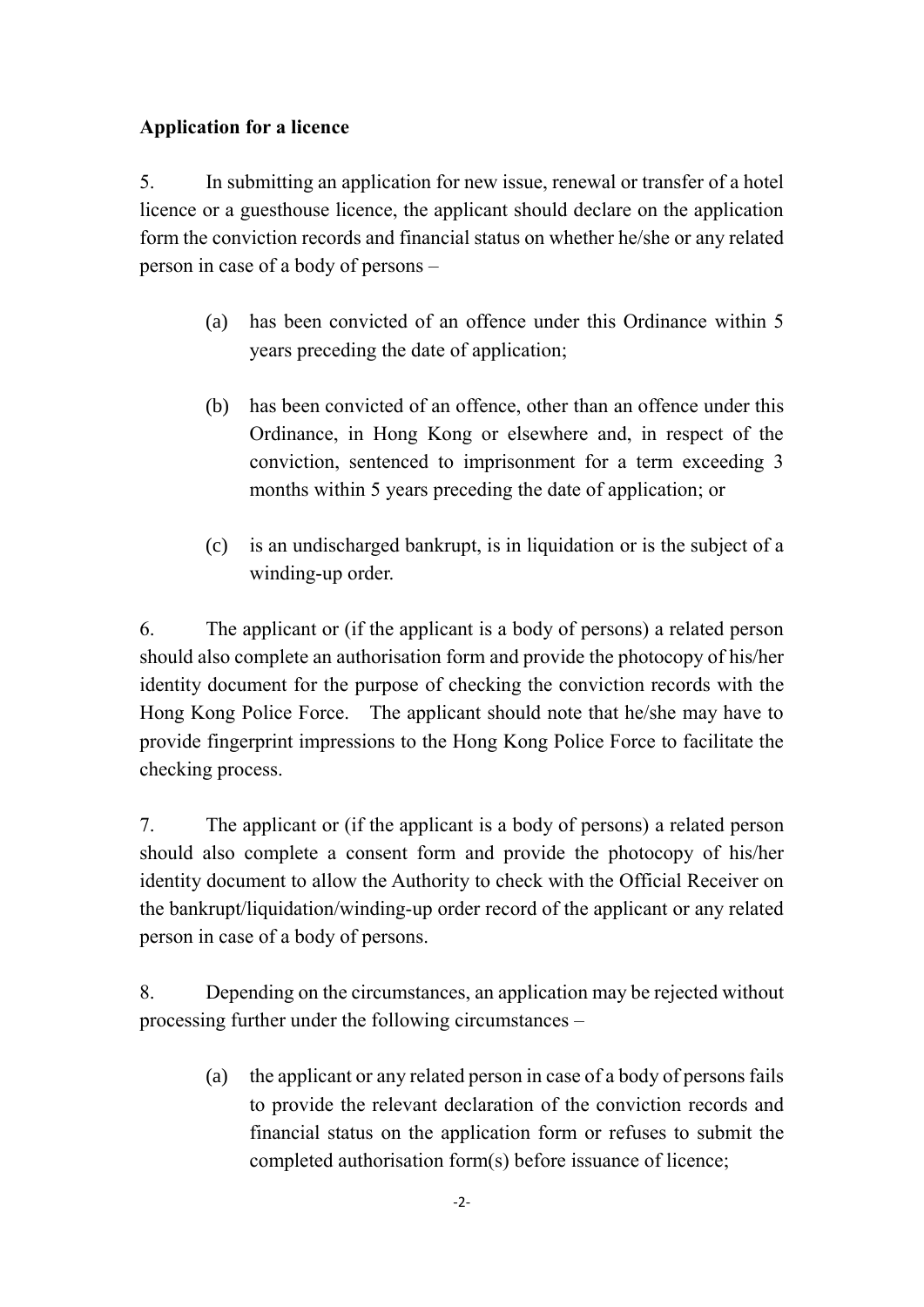- (b) the applicant or any related person in case of a body of persons has been convicted of an offence under the Ordinance and the offence was committed less than 5 years prior to the date of application;
- (c) the applicant or any related person in case of a body of persons has been convicted of an offence, other than an offence under the Ordinance, in Hong Kong or elsewhere in respect of which the person has been sentenced to imprisonment for a term exceeding 3 months, and the offence was committed less than 5 years prior to the date of application;
- (d) currently the applicant or any related person in case of a body of persons is an undischarged bankrupt, is in liquidation or is the subject of a winding-up order; or
- (e) the applicant or any related person in case of a body of persons is otherwise not a fit and proper person<sup>3</sup>.

## **Validity period of the licence**

9. Under section 12H of the amended Ordinance, the licence period of a licence is to be specified by the Authority. Hotel/guesthouse licence with a validity period exceeding 12 months will only be issued to applicant/transferee having "relevant experience" of supervising the operation, keeping, management and control of licensed hotel/guesthouse for 12 months preceding the date of the application. For avoidance of doubt, "relevant experience" also takes into account whether the licensee has breached any licensing condition of any hotel(s)/guesthouse(s) under his/her control resulting in warning letter issued by the Authority within 12 months preceding the date of the application. Notwithstanding this, the final validity period of a licence is to be specified by the Authority.

<sup>-</sup><sup>3</sup> A number of other factors will be considered on a case-by-case basis if applicable. Other factors include whether the conviction of the person is for an offence for which it is necessary to find out the person has acted fraudulently, corruptly or dishonestly; whether the person has entered into a composition or arrangement with his or her creditors; whether a receiver has been appointed; whether the person is a mentally disordered person; and whether the person or a related person is a director, officer, partner or sole proprietor in a business entity whose application for a hotel licence or a guesthouse licence has been refused or whose licence has been revoked or suspended. The applicant has to provide such information (if any) in the application form.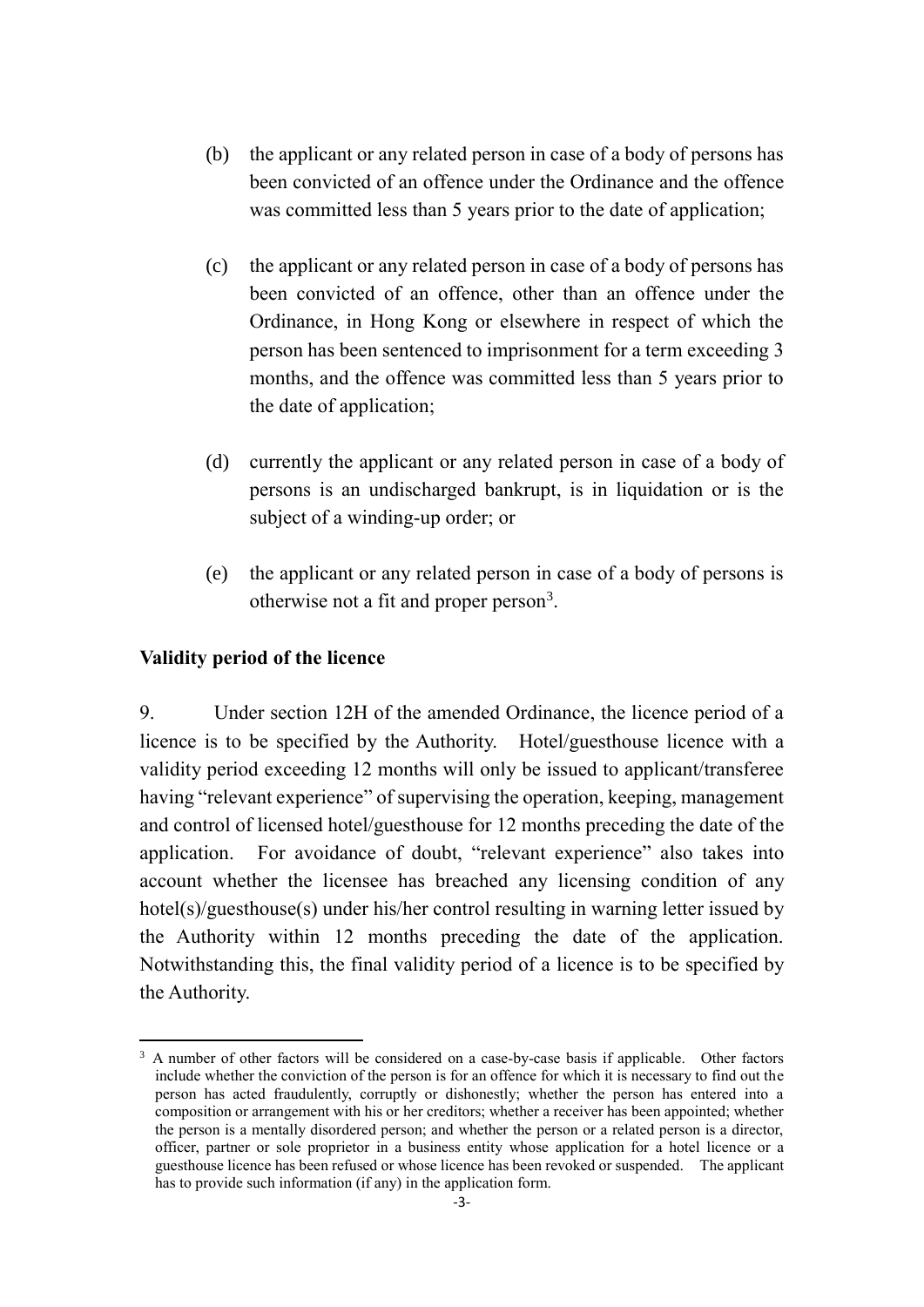10. If such warning letter is issued to the hotel/guesthouse under a renewal application, the licensee may not fulfil the operation requirement under section  $12M<sup>4</sup>$  of the amended Ordinance. As a general rule, if the subject matter(s) in the warning letter has not been resolved or rectified to the satisfaction of the Authority at the time of the application, the application for renewal may be refused. Otherwise, the licence may be renewed for a validity period of not more than 12 months.

11. The aforesaid requirements for determining multi-year licence are generally in line with the administrative measures before the commencement of the amended Ordinance.

## **Transitional arrangements**

-

12. To allow existing licence holders making preparation for migration to the new regime, the Authority has put in place a transitional period of 12 months (from 1 December 2020 to 30 November 2021). If an existing licence expires before the end of the transitional period (i.e. on 30 November 2021 or before) and its renewal application is submitted between 1 September 2020 and 30 November 2021 (both dates inclusive), the renewal application can be processed in accordance with the requirements under the old regime and the licence can be renewed for a period not exceeding 12 months. Upon expiry of the licence, the licensee will have to meet all new requirements for further renewal of the licence.

13. For a new licence or transfer application made under the old regime and has yet to be determined by 1 December 2020, the Authority may approve to issue a licence for a duration not exceeding 12 months or allow the transfer of a licence based on the requirements under the old regime.

Under section  $12M(1)(b)$  of the amended Ordinance, the operation requirement is not satisfied if a condition of the licence has not been or is not being complied with by the licence holder.